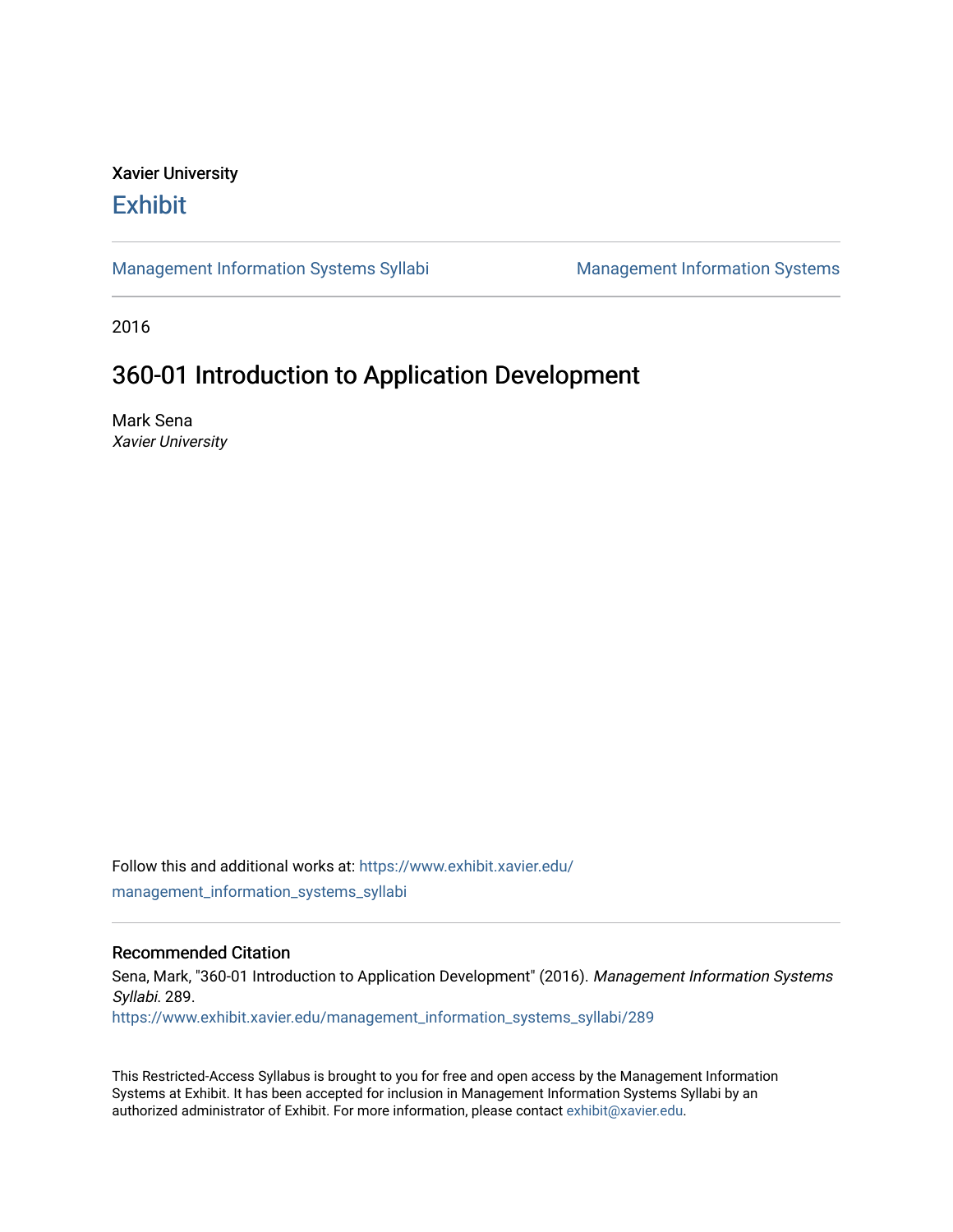#### **COURSE SYLLABUS**

#### **XAVIER UNIVERSITY WILLIAMS COLLEGE OF BUSINESS**

**INFO 360: Introduction to Application Development INSTRUCTOR:** Mark Sena **E-MAIL** sena@xavier.edu **TELEPHONE: 745-3296**

#### **Office Hours: TR 11:30-2:30 or on request. Please email prior to office visit.**

#### **Text/Materials:**

Excel® 2010 Power Programming with VBA By: John Walkenbach Publisher: John Wiley & Sons Print ISBN: 978-0-470-47535-5 Web ISBN: 0-470-47535-8

Available via Safari Books Online on Xavier's Library:

<http://proquest.safaribooksonline.com/book/programming/vba/9780470475355>

(note if off campus, must first logon to Xavier.edu/library)

**WILLIAMS COLLEGE OF BUSINESS MISSION:** "We educate students of business, enabling them to improve organizations and society, consistent with the Jesuit tradition."

#### **Course Description:**

This course will introduce you to the basics of computer application development. Our primary focus is on computer applications in a business environment. We will use Microsoft's VBA for Excel to learn the basics of computer programming, program logic and to develop applications that can communicate with MS Office as well as online information services.

*This course reinforces the Information Systems program goals related to proficiency in software development and IT project management.*

#### **CLASS POLICIES**

- 1. You are expected to attend each class meeting.
- 2. Assignments are to be submitted by the due date or you will lose points (10% every day late until the 5th day, after the 5th day the assignment will receive a maximum of 50%). Due dates, including late work deadlines will be indicated on the course home page. It is the students responsibility to keep track of all due dates.
- 3. "All work submitted for academic evaluation must be the student's own. Certainly, the activities of other scholars will influence all students. However, the direct and unattributed